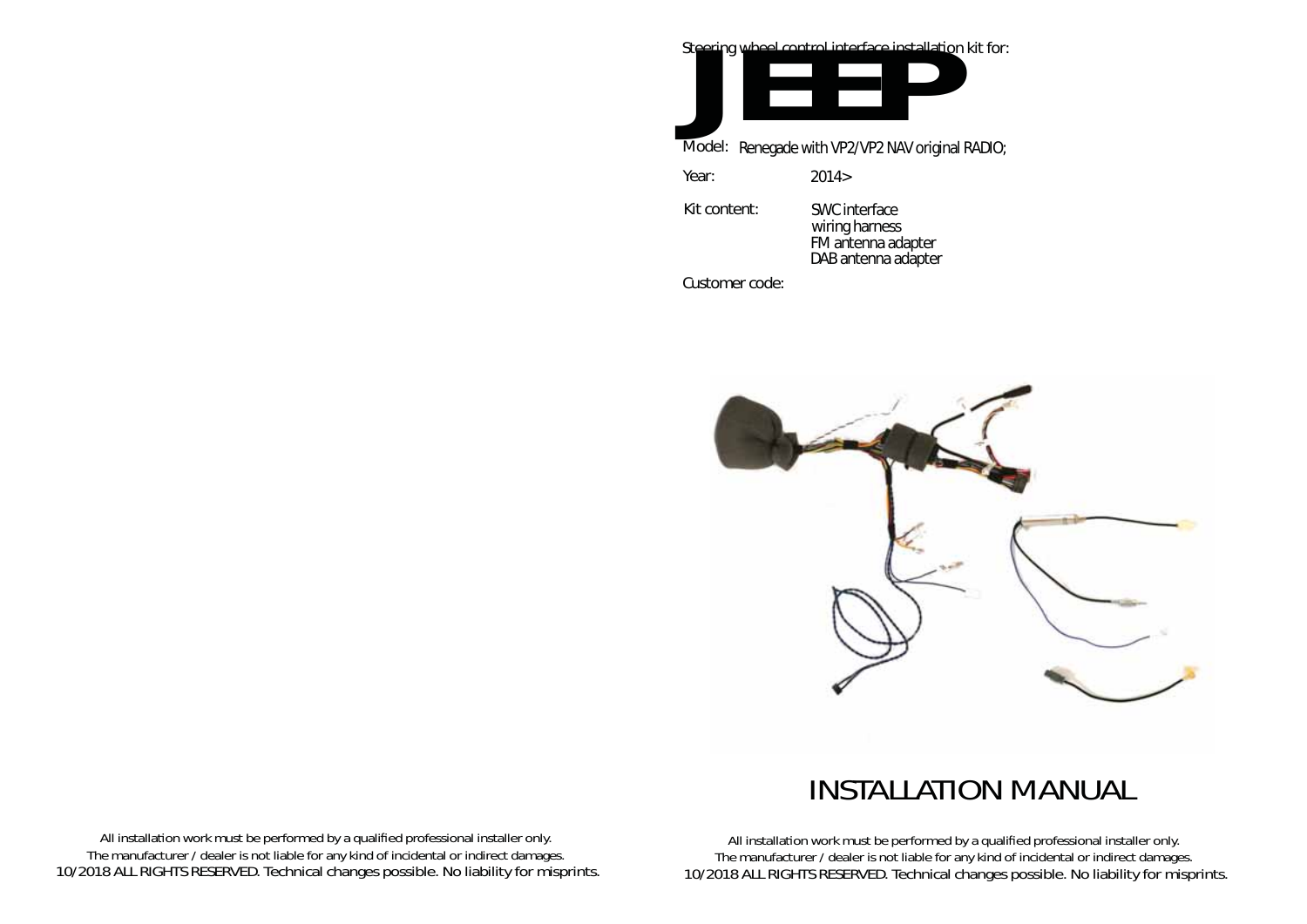



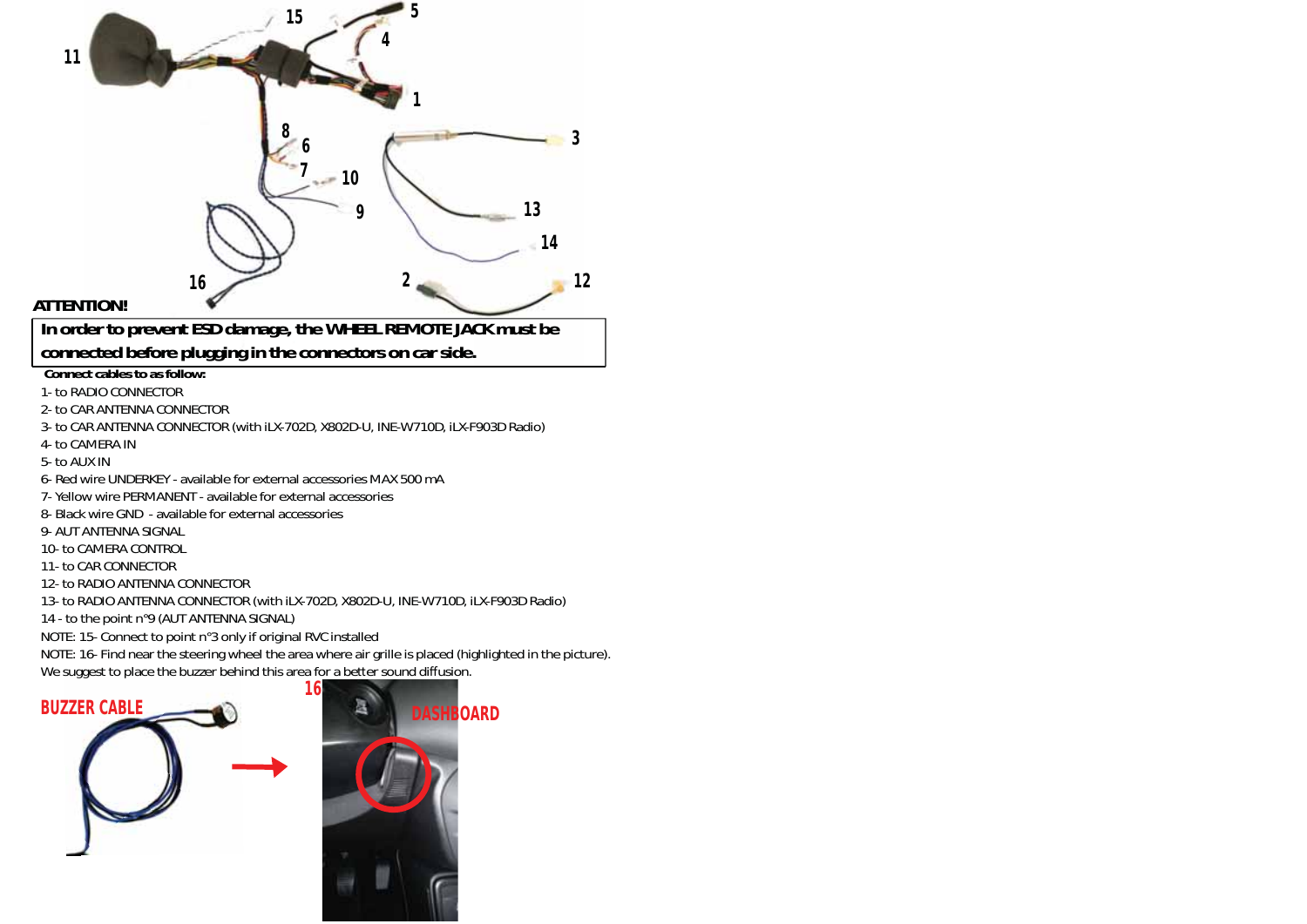

The steering wheel buttons perform the following functions (if supported by the radio).

- *1- Source*
- *2- Seek down*
- *3- Seek up*
- *4- Accept incoming call*
- *5- Voice*
- *6- Reject incoming call*
- *7- Volume up*
- *8- Volume down*
- *9- Mute*